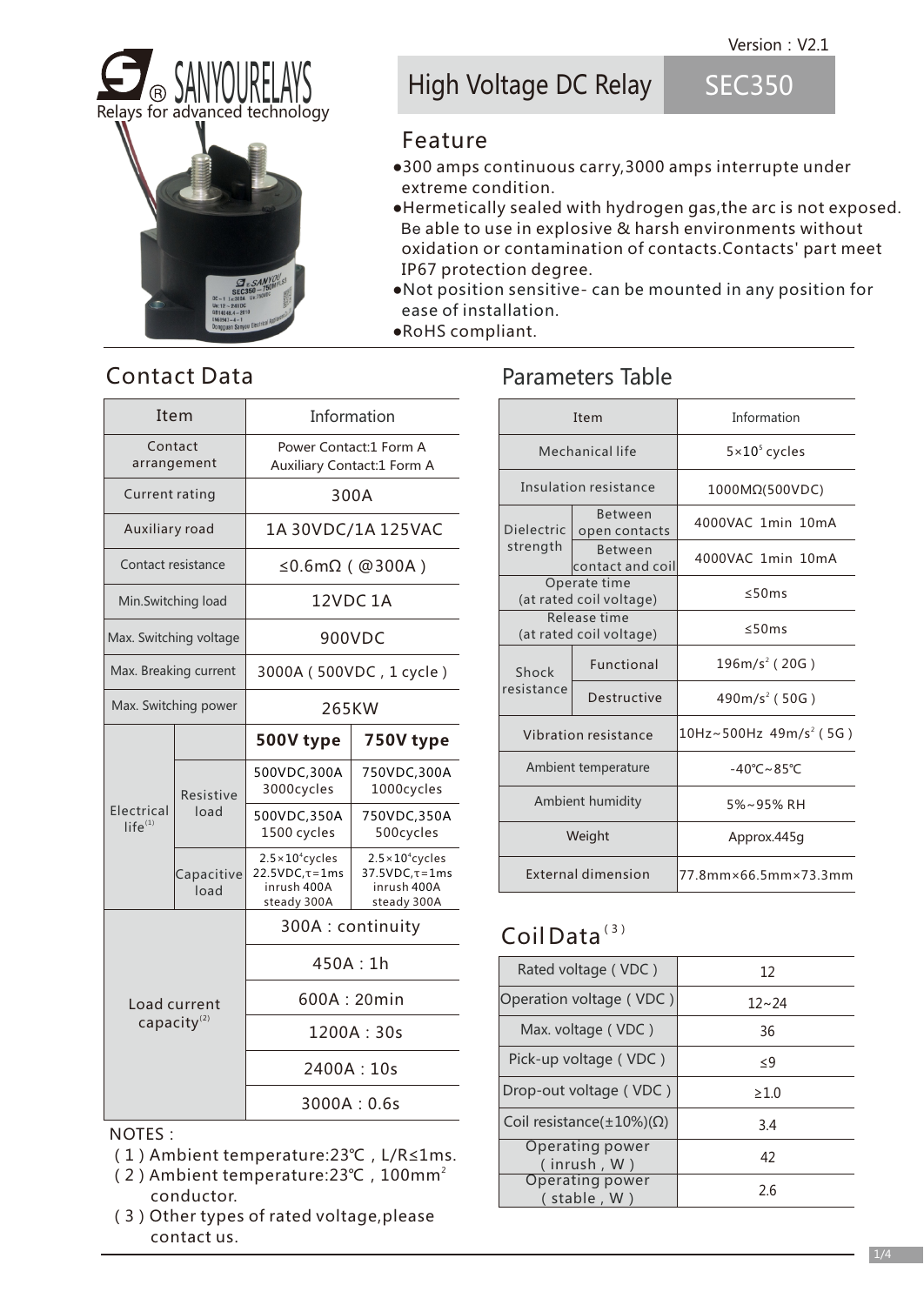### Ordering Information



Packing quantity:1pcs Inner carton, 10pcs Outer carton

## Outline Dimensions

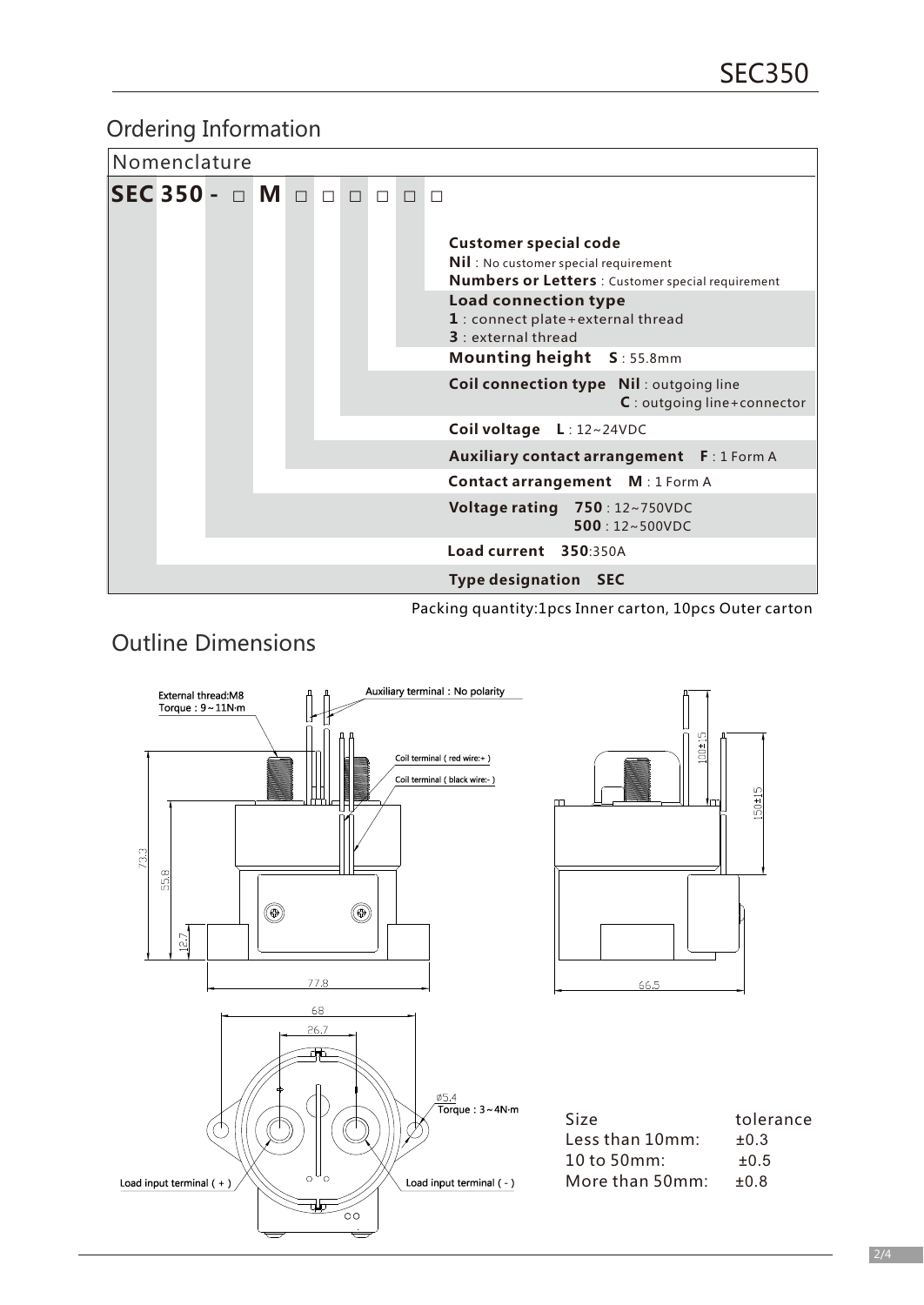# Coil Connection Type **C:**Outgoing Line+Connector

Connectors:Tian Hai :0435305 or Yazaki:7283-1020



Connectors: Tian Hai: 0464705 or Yazaki: 7282-1020(included in the box)